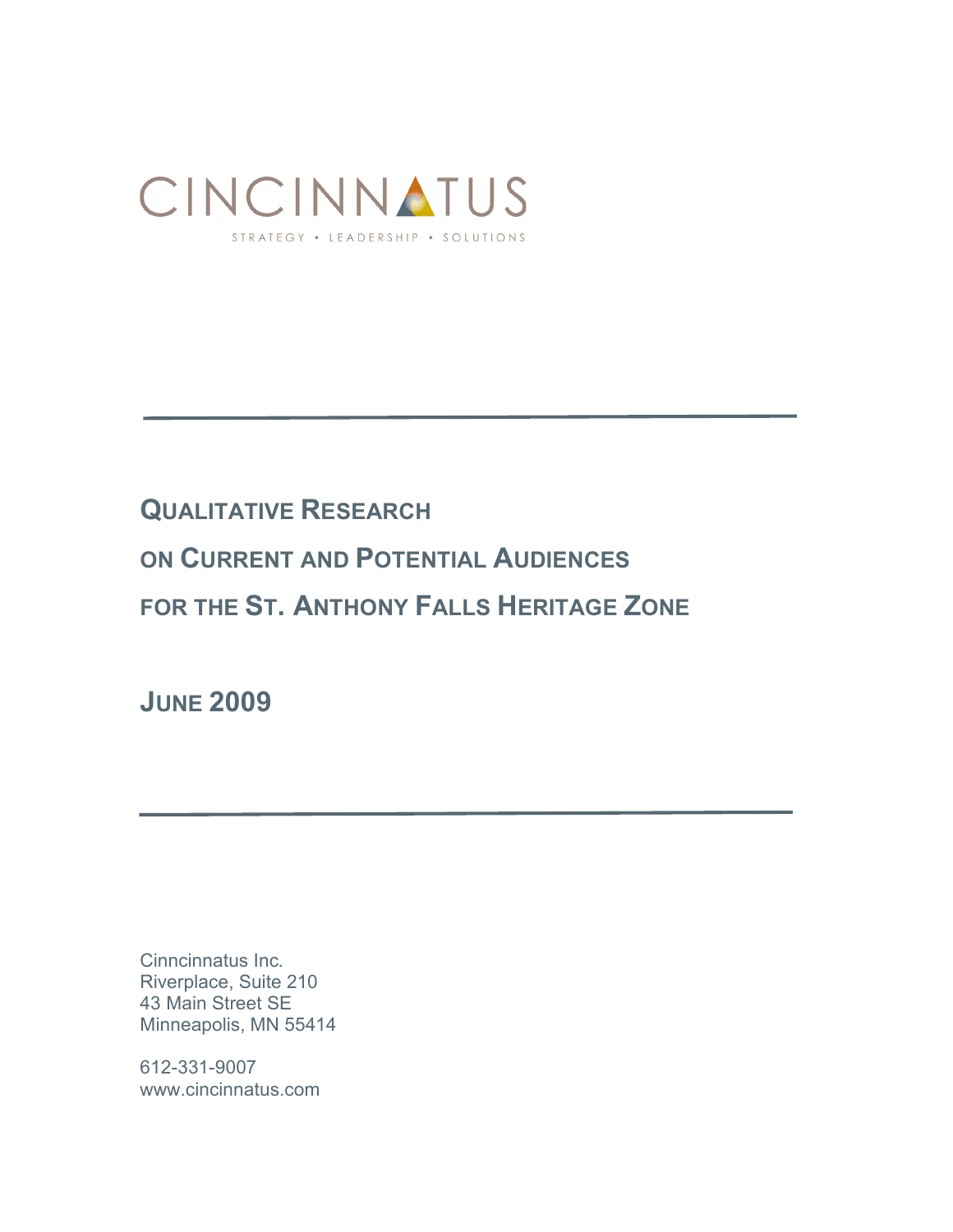#### **INTRODUCTION**

This report summarizes qualitative information regarding the current and potential audiences for the St. Anthony Falls Heritage Zone. The Cincinnatus team conducted 16 in-depth individual interviews with two types of individuals: a) people who are knowledgeable about the current audiences; and b) people who can provide information regarding potential new audiences. (A list of interviewees is attached to this summary.)

It is important to point out that this research is qualitative only. The opinions expressed here are designed to stimulate our thinking about the riverfront area; they do not necessarily represent the opinions of other people. To provide accurate quantitative information about current visitors, an intercept survey is currently underway in the Heritage Zone. Sampling will continue into mid-June, with results available in July 2009. At this point, we can only speculate regarding who is and who is not actually visiting the area based on personal opinions of those who were interviewed. However, the interviews shed light on the question of who appears to be visiting today and support the assumption that some audiences are underrepresented in the area, particularly people of color.

#### **CURRENT AUDIENCES**

#### **Who Visits the Area Today?**

The general consensus among those who were interviewed is that the St. Anthony Falls area is visited by a wide range of people. Many mentioned local tourists, those individuals or groups who appear to be from the metro area and may be exploring on their own or with out-of-town friends and family. The next major group is made up of walkers, runners, and bicyclists. A few people mentioned seeing national and international tourists, often brought to the area by conferences or business meetings. "It's a great destination place for people who have guests from out of town," according to Brenda Langton, owner of Spoon River restaurant.

When asked who is visiting today, interviewees mentioned a broad range of humanity: the homeless and the wealthy, photographers, kayakers, historians, architects and urban planners, Guthrie patrons, and visitors to the Mill City Museum, dog walkers, lovers holding hands, naturalists, people attending events, young professionals and aging baby boomers.

According to Michael Rainville, Director of Community and Partnership Relations at Meet Minneapolis! more than 6 million people visit the metro area each year and more tourists are making use of the St. Anthony Falls area than in the past. Meet Minneapolis! works with local hotels to provide maps and send leisure tourists and convention goers to the riverfront. They often hold opening nights for conventions at the Nicollet Island Pavilion.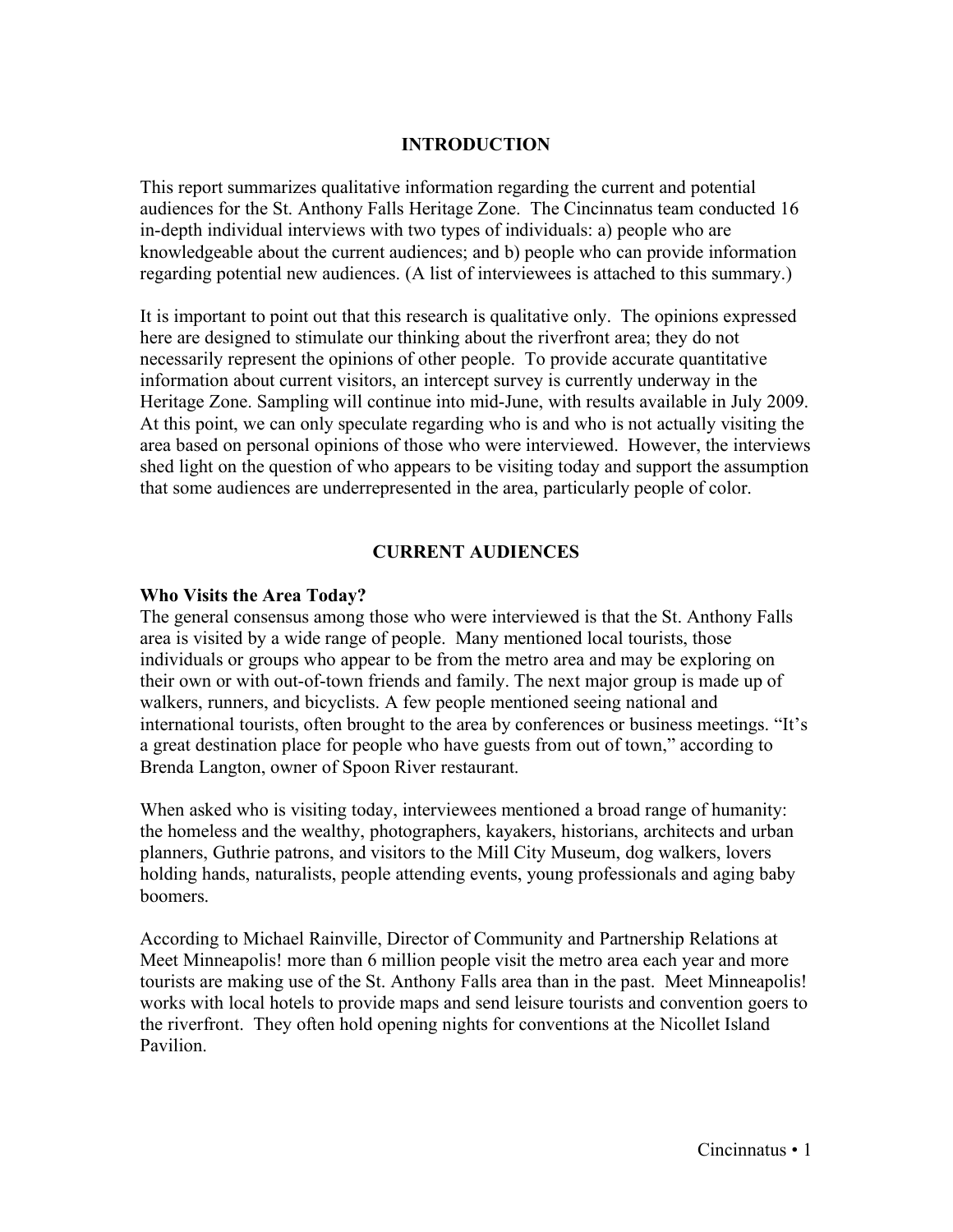Importantly, the area is also home to a large and growing number of people, who have moved into the many condo and other housing developments in the area.

## **What Do They Do? Are There Patterns?**

Attendance at St. Anthony Falls-area events and attractions is decidedly seasonal, with the peak occurring between June and September. Likewise, during the summer, more people visit Friday through Monday. There was also mention of the dedicated few who venture out despite the winter chill. The drawdown of the Mississippi River in early 2008 was cited as an example of events that attract a different group of people than those who typically show up during the summer.

What are people doing? Overwhelmingly, those who were interviewed described visitors out strolling around looking at things. From these observations, it's apparent that this is the predominant—and perhaps most satisfying—activity at St. Anthony Falls. Other frequently mentioned activities include walking, running, and bicycling for exercise. Several people also called attention to a growing number of bicycle commuters passing through the area. Activities are as diverse as fishing, eating in restaurants, walking the interpretive trails, watching the lock operate, visiting the farmer's market, riding a Segway, taking a boat ride or having a picnic on Boom Island.

## **Distinguishing Characteristics of the St. Anthony Falls Area**

When asked to describe what sets this place apart from others, people gave a range of items, from specific features to general amenities such as restaurants and shops. The most common response was "the history," referring to the change-over-time story of the place and the river itself. When compared to the lakes area or Uptown—which a couple of people did—this area offers more depth of interest and experience. Distinguishing features given most prominent mention include:

- Stone Arch Bridge
- St. Anthony Falls
- The river
- Scenery
- Restaurants
- Mills
- Trails and ruins

It is important to note that when people spoke of the history they quickly connected it to the beauty of the falls, or the scenic qualities of the urban landscape, the architecture. "History" in this context may be as much about sense of place as it is about the actual story of early Minneapolis.

"There's no other place on the river that has this combination of elements all coming together in one place." (Pat Pfundstein, Mill City Museum) "You can walk around Lake Calhoun, but you don't have the history, the services, nature, food, beverages, hotels." (Ira Heilicher, restauranteer) "The history and the raw beauty of the falls." (Rainville, Meet Minneapolis!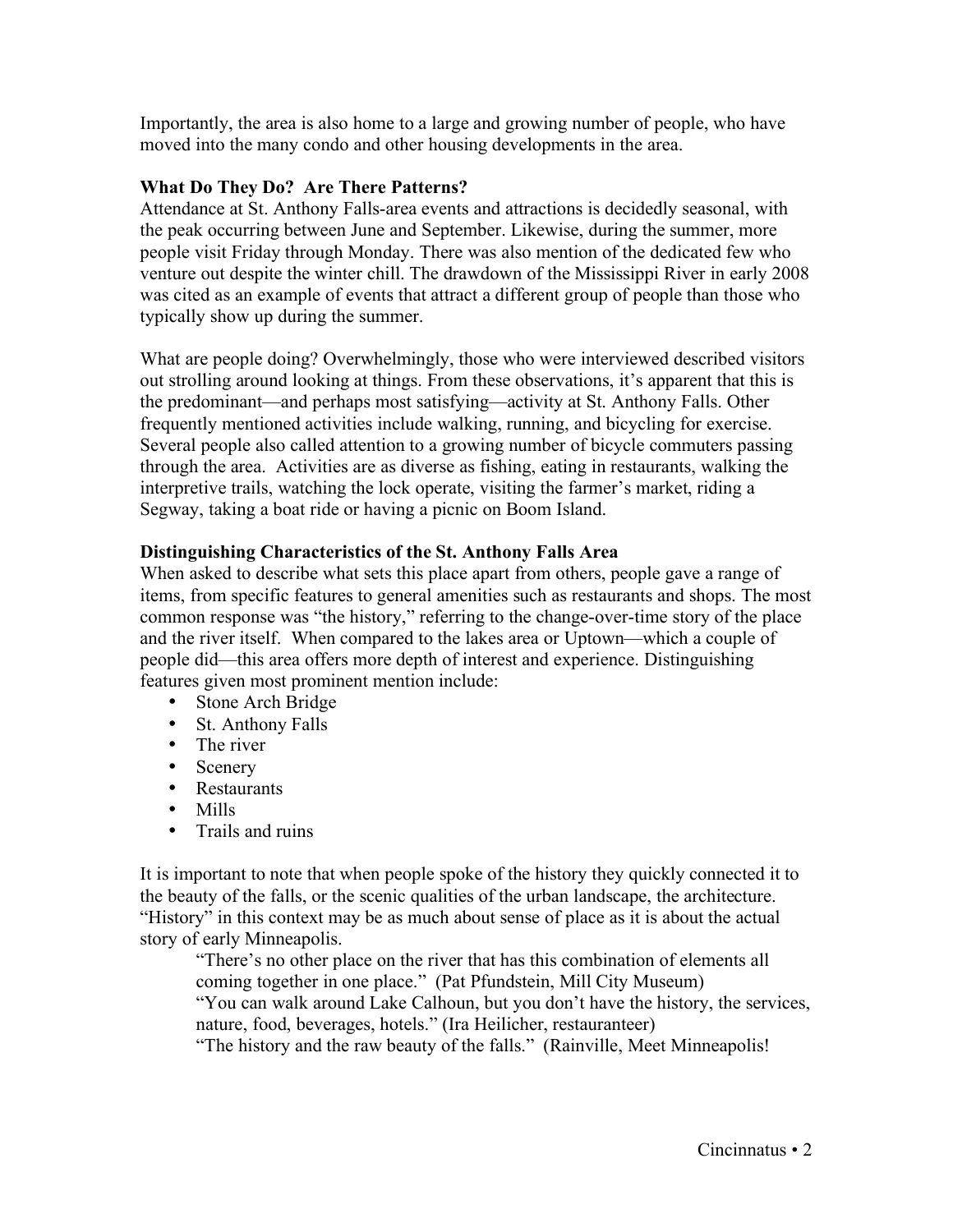There was a strong sense that the St. Anthony Falls area offers a unique package of attributes that cannot be found anywhere else in the Twin Cities.

#### **The St. Anthony Falls Neighborhood**

When asked to describe the people who live in the area, real estate developer Kit Richardson said he is seeing middle-aged people who are committed to what living in the city has to offer. "People are outgoing and connected to the experience. They are looking for more than just a place to live."

Other frequent descriptors included:

Affluent Well educated Empty nesters (as opposed to families with children) Younger professionals Same sex couples

There is a sense that residents use the area in many of the same ways that visitors do.

## **Ideas for Building Awareness and Improving the Experience**

Most who were interviewed said they believe the St. Anthony Falls area suffers from low public awareness. This awareness problem is manifest both within the district and outside.

Many who were interviewed lamented the lack of good signage, both to direct people to the district and within the district to build on-site awareness of the area's features and amenities—from parks and trails to restaurants and museums. There were several references to the Larson Interactive plan developed several years ago.

Other ideas for attracting people and improving the experience include:

- More special events and festivals
- Provide more restrooms
- Foster a cohesive identity for the district (naming)
- Complete the trails
- Bring digital technology to interpretation and wayfinding
- Encourage private enterprise to develop more restaurants, etc.
- Access to refreshments
- Parking (convenient, low cost)
- Improved walking/biking paths

Several interviewees raised concerns about a lack of recognizable identity for the area, which is a challenge from a marketing standpoint. "One of the problems is that it's disjointed, not the sense of place," commented Ira Heilicher, owner of several riverfront restaurants. Some raised concerns about confusion over the name of the area. Names range from the Mill District to the Minneapolis Riverfront District to the St. Anthony Falls Heritage Zone.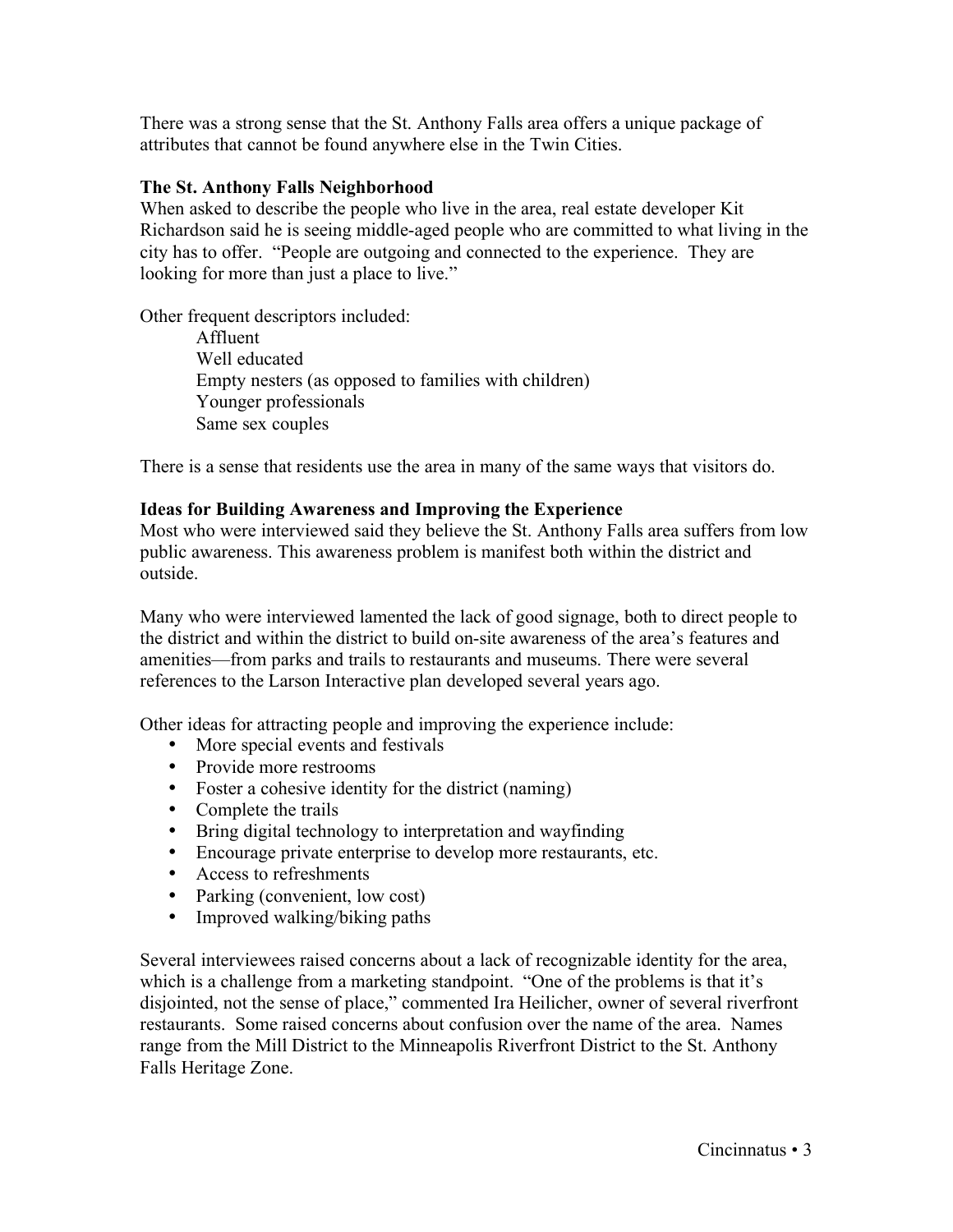On the other hand, Patrick Pfundstein, Visitor Services Manager at Mill City Museum, believes the river and waterfall provide a unique identity for the area. He is of the opinion that, "Get people here for whatever reason, then the district sells itself."

Several interviewees said they believe safety is not a big concern or barrier. For example, some had observed a fairly large number of people walking across the Stone Arch Bridge late at night. Carol Oosterhuis, Crime Prevention Specialists with the Minneapolis Police Department, however, expressed concern about the safety of Father Hennepin Bluffs Park. "We have not had anything horrible happen but I am concerned about safety. This is the least safe area."

## **Future Program Emphasis**

Interviewees were asked to give their opinions about possible programs for the future. They were prompted with four examples:

- People who lived and worked here;
- The natural features, wildlife and ecosystems;
- American Indian culture related to the area;
- The industries and transportation of the area such as river traffic, railroads, and milling.

Many people were very reluctant to prioritize the list of possibilities; more than half said that all have potential for future programming. Seven out of the nine said that programs related to American Indian culture would garner strong interest. "American Indian programming would be big. This is a fascinating history and one that's severely under told….This would be an attraction beyond the American Indian audience. The culture has a longer lasting impact than just the history. There are powerful stories to tell," commented Patrick Pfundstein. Michael Rainville said Meet Minneapolis! has found that tourists are very interested in American Indian culture in the area.

Regarding other examples on the list, very few people mentioned stories of the people who lived and worked at St. Anthony Falls. Likewise, nature and wildlife drew little attention. Some would like to see more about the industries and transportation but others said the topics have been adequately covered.

## **POTENTIAL AUDIENCES**

When people knowledgeable about current audiences were asked who they are *not* seeing in the St. Anthony Falls area, six out of ten mentioned people of color. "This is an opportunity audience for us," said Pat Pfunstein. As a preliminary step toward understanding the expectations and potential barriers to successfully serve the Twin Cities' increasingly diverse population, representatives of four different communities of color were interviewed: African-born immigrants, African Americans, Latinos, and Southeast Asians.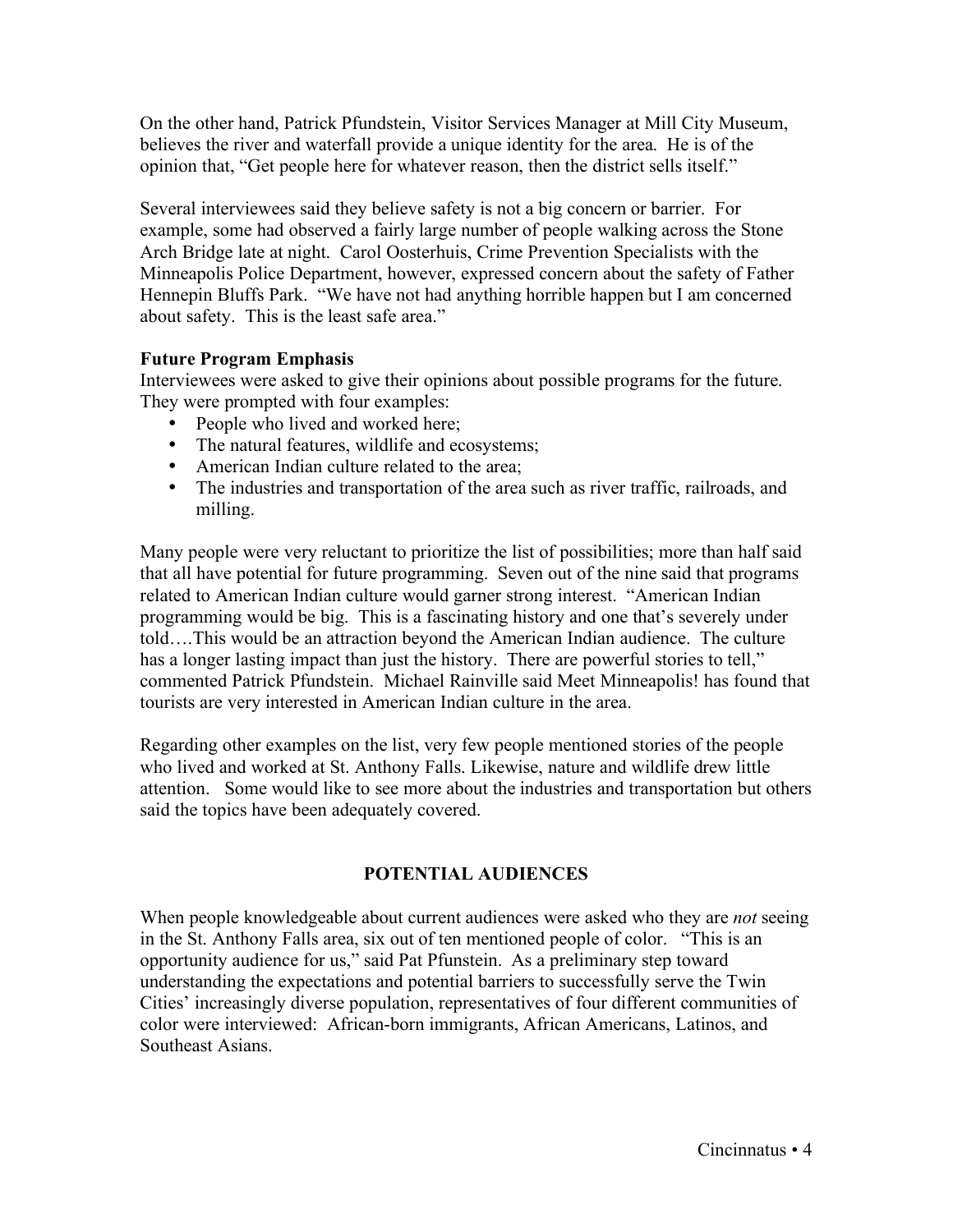## *Findings About People of Color*

## **Public Spaces Currently Serving Communities of Color**

Each of the identified groups has certain spaces in the Twin Cities where they congregate, sometimes driving long distances to find a welcoming setting. For example, Hmong young people hold soccer tournaments at Lake Phalen and Como Park in St. Paul, where the City has developed outreach programs, and large clan gatherings are held in some of the suburban regional parks. Many Somali people congregate in Cedar Riverside Park, near their Cedar Riverside apartments, and there are large concentrations of Latinos near East Lake Street.

According to the interviewees, team sports, particularly soccer, are a huge draw for many ethnic groups. "If you built soccer fields over there, you would see people of all nationalities. There are not many soccer fields in Minneapolis, and people go to Fort Snelling to play," according to Francisco Segovia, Center Director at Waite House. For these populations, the use of open space tends to be for group activities rather than for individual enjoyment, such as jogging or biking. Picnics play an increasing role as families who live in apartments and small spaces seek inexpensive places for families to meet and socialize.

A key theme from the interviews is that within these populations, there is a high interest in socializing with one another. For all groups, organized activities focused on their own community tend to draw large numbers.

All who were interviewed agreed that the St. Anthony Falls area is *not* currently a destination for these audiences. Only a few examples of people being attracted to the area were mentioned:

- African-American families from the north side sometimes use Boom Island.
- Some Latinos come to the district to eat, hear music and dance at a couple of restaurants in the area (Picosa and Conga).
- The audience for the fireworks displays tends to be somewhat diverse.

#### **Barriers to Participation**

Interviewees speculated that one of the main barriers to visiting the St. Anthony Falls area is lack of awareness. "People don't know about St. Anthony Falls. I've seen them at Minnehaha Falls for picnics. They live in small neighborhoods and it takes them a while to know other neighborhoods and places," according to Saeed Fahia, Executive Director of the Confederacy of Somali Community in Minnesota.

Beyond this, there is an underlying feeling of not being welcome—that this is a place for other people, not them. "Think about what you see there. I see folks sitting around, but they don't look like me. Only a certain group comes here. I'm not sure there's a feeling of welcome," said Nothando Zulu, of Black Story Tellers. According to Doua Lee, Executive Director of the South East Asian Community Council, "The trails and walks are different from what we do. Signs are in English and about European history. There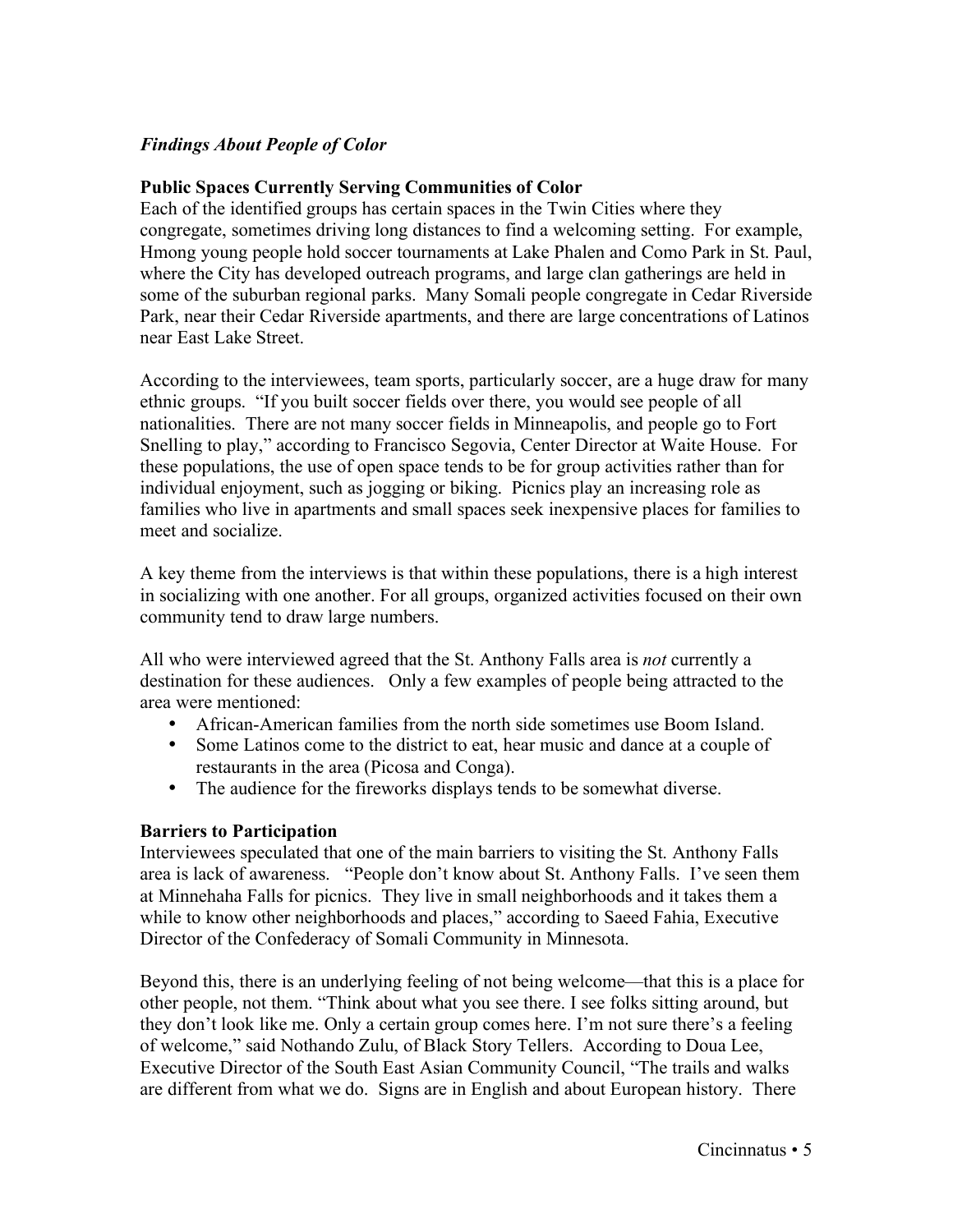is no connection. Even I prefer to be somewhere I feel safe and that I belong." According to Segovia, "There are no icons that make you feel connected."

Other barriers mentioned include:

- Lack of leisure time, particularly for newer immigrants who are working hard
- Language, particularly for the older generation
- Distance from home and transportation
- Concern for safety

An additional barrier for some Somali's, according to Fahia, is the stress of their recent history. "Many Somali come from a hard life and they just want to rest. These things don't interest them anymore. It is hard to get people outside."

## **Interests in Specific Themes**

Representatives of the ethnic communities were asked specifically to gauge their community's interest in the following subjects:

- Nature, parks, trails, animals, birds, plants, etc.
- Information about the history of the riverfront area of Minneapolis
- Information about people who lived and worked in the historic riverfront area
- Information specifically about American Indian culture related to the area

Nearly all of the respondents who were able to answer this began by saying that interest depends upon the presentation approach. "Their eyes glaze over when we talk to them about history. But when it's presented in the right way, then they engage. They [African-American children] like nature more than you'd guess. It's just not promoted too much," according to Nothando Zulu, Black Story Tellers. On the other hand, Lee stressed "The Hmong community loves nature, especially the older generation." We could educate each other."

Most respondents believe that audience-specific programs that convey common cultural themes could be delivered on any of these subjects. Cultural themes mentioned include:

- Immigration
- Shared traditions (e.g., between American Indians and the Benabirri Somali)
- Cross-cultural communication (e.g., between African Americans and American Indians)

Some felt the immigration story would have particular appeal. According to Segovia, "What a beautiful connection….that we value immigration! This area (the riverfront) was built by immigrants. It is a connecting point. I will feel connected with someone who had to travel a long distance and had to work hard to create this community. You could build a monument to all the immigrants and it would be very powerful."

Segovia also mentioned the possibility of doing something at the site of the 35W bridge, where kids from Waite House were stranded on a bus when the bridge collapsed.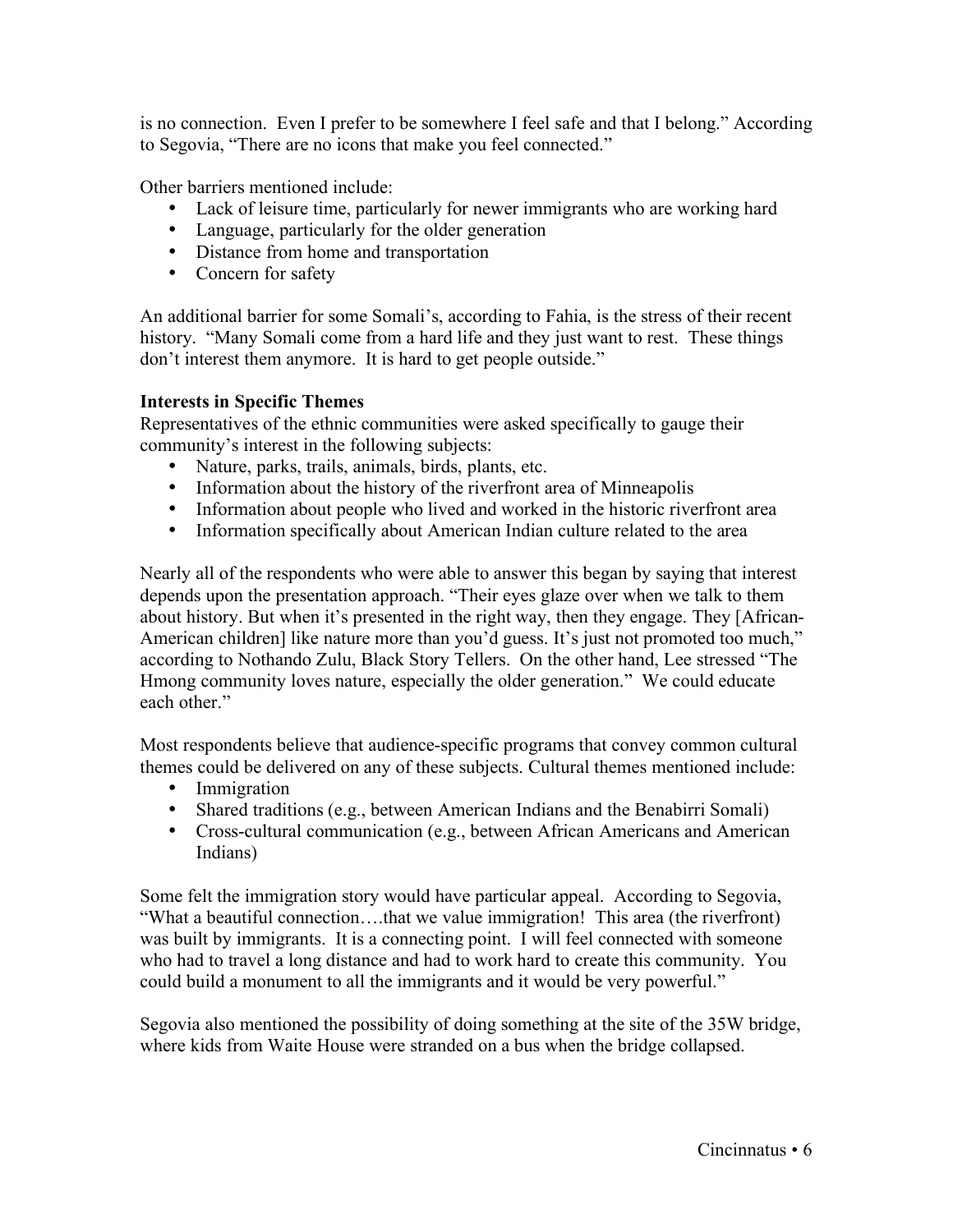# **Suggested Strategies for Engaging People of Color**

When representatives were asked what the SAFHB could do to attract currently underserved audiences, outreach was at the heart of every response. Various modes of outreach were suggested:

## *Programs that provide personal introductions to the area*

"Hire a part-time person for work there, to greet them, be an outreach person."

"You need someone to introduce people to the place."

"They need something that says you're welcome and we want you to be here. Just sit around and socialize."

"If you connect with schools and bring kids, the adults will follow."

"Partner with organizations."

## *Cultural festivals and events*

"You want to be together and socialize. If you create a good program they come." "We could attract more Africans if we start with more organized activities, soccer for the youth, families together, that's the best."

"Make connections with African-American festivals, for example Juneteenth. Join with them."

## *Signs of inclusion*

"Give them something visual as a sign of ownership in the area." Places for artworks from various communities Signage in multiple languages

One interviewee stressed the importance of doing something beyond simply talking about it. "I am afraid that we have had conversations with the city and county about stopping Hmong violence. There is a lot of talk about civic engagement….a lot of talk and no action….Do you really want to take this on? Do you really want to commit to all these diverse populations? You must show it is more than talk. If this is like in the past, we just talk about this and 10 years from now, we just talk more about this. It is pointless for us to talk again."

## **Perceived Benefits of the St. Anthony Falls Area**

All who were interviewed appeared genuinely interested in making the area more accessible to people of their communities. In the case of Somalis, Fahia said that trauma studies of his population show that nature helps people to overcome the trauma they have been through. "Having people take advantage of this space for recreation would be useful for their mental health, to lessen depression."

Similarly, Lee said the area has more appeal than many of the parks currently used by Hmong people for their picnics. "Those places don't have a river or boat rides like this area does. They go to Phalen Park and Como Park for the soccer tournament, but there is no focus on this side of the Twin Cities." Zulu pointed out that proximity is an advantage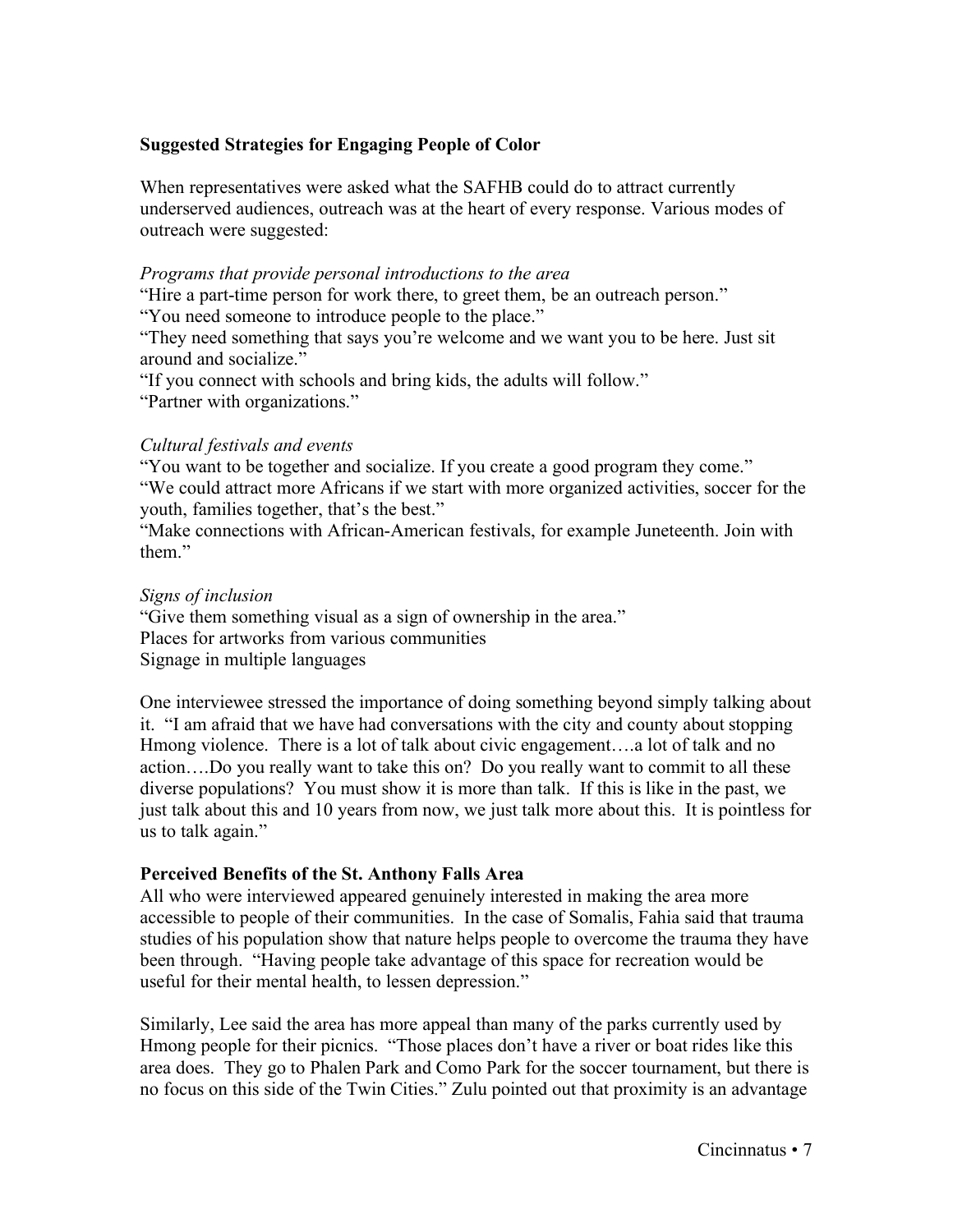for many African American people living in north Minneapolis. "You can walk or run there. There are healthy modes of getting there." She mentioned the history of the Plymouth Avenue Bridge during periods of racial tension and said, "Perception is a lot of it. Changing this perception is good."

## *Findings Related to the Downtown Audience*

Sam Grabarski, President of the Minneapolis Downtown Council, offered insights regarding the people who live and/or work downtown and their potential connection to the St. Anthony Falls area. (Downtown is roughly bounded by the area near the Star Tribune printing plant, Elliot Park, I 35 and I 494 and the river.) Although distance is a perceived barrier, there are a number of developments that could favorably impact SAFHB's ability to attract more people to the riverfront area from downtown.

At least 160,000 people work in the downtown area each day and 34,000 people live downtown. Based on extensive polling, the Downtown Council knows that people who live and work downtown are especially experiential, seeking out events, live theater, restaurants, etc. Unless they are out for exercise, their cruising range (by foot) is a half mile round trip. If a destination is beyond a quarter mile (one way) people are likely to get into a car. Consequently, the St. Anthony Falls area is beyond the normal cruising range of many downtown workers. The challenge is to make the riverfront area more accessible through easy parking or a shuttle.

Grabarski noted that, beginning in fall, 2009, free bus service will be offered throughout the downtown area and within 3 blocks of the riverfront. Thus, someone who lives and/or works downtown will be able to get within the typical quarter-mile cruising distance at no cost. The SAFHB may want to explore the possibility of extending the free bus district all the way to the riverfront.

A second development of potential importance to the SAFHB is the concept of a "string of pearls" series of parks linking downtown with the riverfront. This idea has been discussed for many years and now a blue ribbon panel has been appointed to work on the concept with assistance from the Trust for Public Land.

Grabarski mentioned other trends of potential importance. He said that, up until the recent economic downturn, one of the hottest trends has been historical and cultural tourism. Also, the emergence of libraries as community cultural hubs may have relevance, due to the riverfront's close proximity to the new Central Library, which is located within the area of the "string of pearls."

Facilities that would serve the needs and wants of the downtown audience include: bathrooms, attractive "furniture," viewing points, extensions out into the river, formal trails to follow, bike racks, and programming such as recorded or guided tours, concerts, lunches, etc.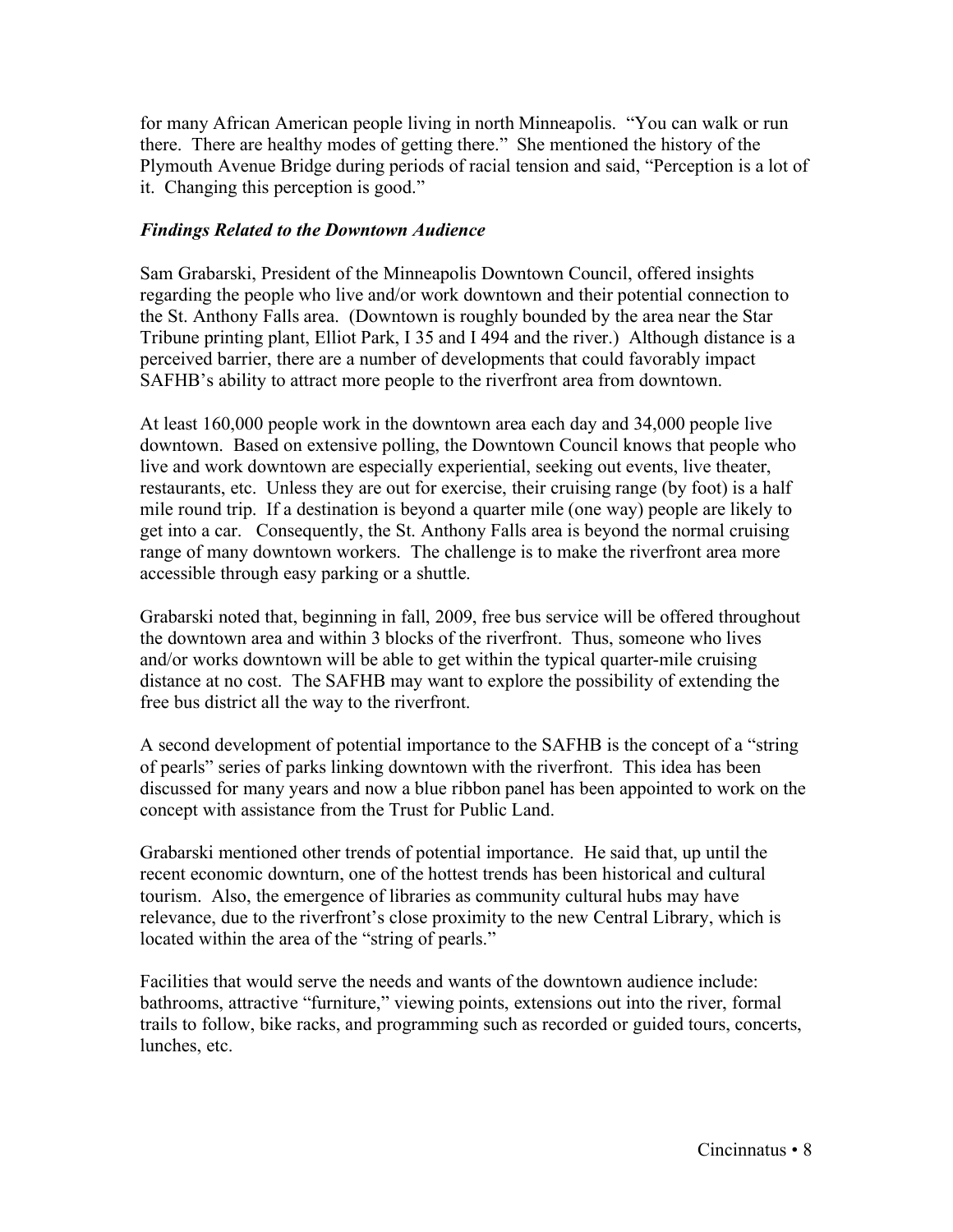## *Findings Related to the University of Minnesota Audience*

According to Jan Morlock, Director of Community Relations for the Twin Cities Campus of the University of Minnesota, the total number of students who live on campus or in close proximity is now approximately 17,000, a number that has been steadily increasing as the University has built more student housing. Only 3 percent of the staff, however, live within the immediate area. Other students and staff live at various places throughout the metro area, and they tend to recreate where they live.

People who live on or immediately near the campus have easy access to the river at the East Flats. New bikeways allow them to connect to Dinkytown and to the downtown trail. However, there are a number of real and perceived barriers to visiting the St. Anthony Falls area. Students tend to have packed lives and their social networks and electronic networks are connected in ways that transcend physical patterns. Awareness may be an issue as well as perceived distance. A physical barrier is the disconnect between the steam power plant and the area below the 35W bridge. She speculated that many people do not know the Dinkytown bikeway connects to West River Parkway.

A potentially important development is that the University District Alliance is interested in promoting better connections to the St. Anthony Falls riverfront. The University District Alliance, formed in 2007, is a partnership among the University of Minnesota, The City of Minneapolis, Augsburg College, and neighborhood communities adjacent to the University's campus in Minneapolis. One of the key planning themes for the Alliance is to "prioritize a complete and connected public realm." For the St. Anthony Falls area, this means developing stronger links through the Marcy-Holmes neighborhood to the businesses and amenities near the river. It also highlights the benefits of linking SE Main Street to East River Road.

## *Findings Related to Audiences with Disabilities*

In speaking with Margot Imdieke Cross with the Minnesota State Council on Disability and Chairperson of the Minneapolis Committee on Disability, we were reminded that, "If you make it accessible, they will come. If there's no one with a disability there, then there's something wrong." She noted that for mobility impaired people, the area currently is a mixed bag: The Guthrie, Mill City Museum, Boom Island, and Nicollet Island are accessible, but many of the buildings and sidewalks on SE Main Street are not.

It's important to remember that people with disabilities will want to stay with the group they came with and not be given a separate experience. They want the same experience as everyone else and to be provided the same information as everyone else. "We don't need separate experiences, just the inclusive experience that everyone else is getting."

When asked what the SAFHB could do to attract more people with disabilities, she suggested that they include them in their imaging and marketing materials and provide clear information about accessible experiences. "Remember that 16 to 20% of the population has disabilities."